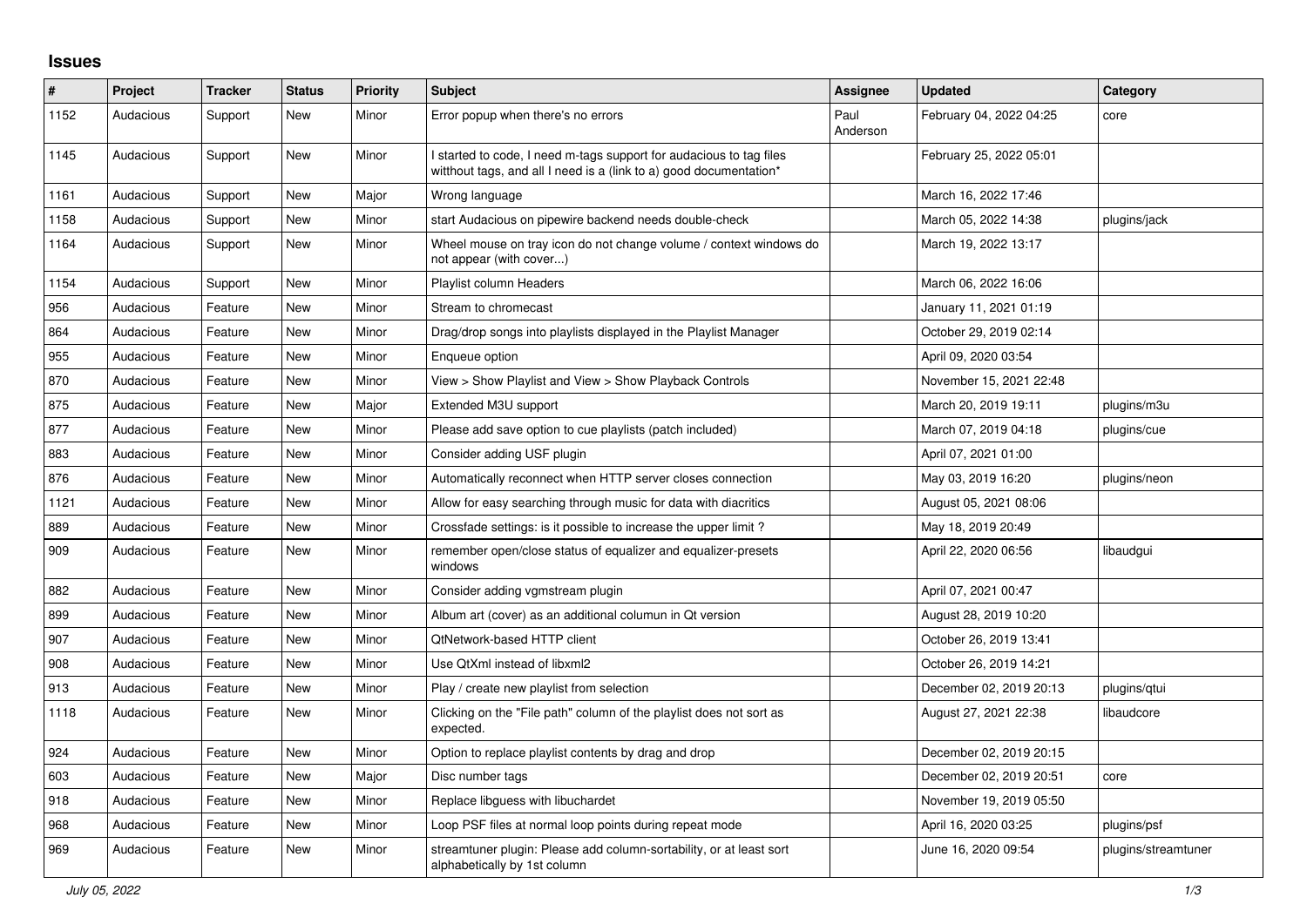| $\vert$ # | Project   | <b>Tracker</b> | <b>Status</b> | <b>Priority</b> | Subject                                                                                             | <b>Assignee</b> | <b>Updated</b>          | Category            |
|-----------|-----------|----------------|---------------|-----------------|-----------------------------------------------------------------------------------------------------|-----------------|-------------------------|---------------------|
| 602       | Audacious | Feature        | New           | Minor           | Restoring XMMS "AUTO" (entry-specific) equalizer settings<br>(patch/suggestion included).           |                 | December 03, 2019 14:40 | core                |
| 987       | Audacious | Feature        | New           | Minor           | Closing of Search Library tool by same method as opening it                                         |                 | May 13, 2020 00:15      |                     |
| 995       | Audacious | Feature        | New           | Minor           | Add star rating to songs                                                                            |                 | June 16, 2020 09:56     |                     |
| 1048      | Audacious | Feature        | <b>New</b>    | Minor           | PipeWire support                                                                                    |                 | May 04, 2022 19:36      |                     |
| 996       | Audacious | Feature        | New           | Minor           | Refine playlists when searching (search all playlists)                                              |                 | June 16, 2020 09:58     |                     |
| 1046      | Audacious | Feature        | New           | Minor           | Add all id3v2 frames in the settings of Playlist available columns                                  |                 | December 28, 2020 21:14 | plugins/gtkui       |
| 1047      | Audacious | Feature        | New           | Minor           | Stop playing after any chosen track                                                                 |                 | December 29, 2020 01:23 |                     |
| 998       | Audacious | Feature        | New           | Trivial         | aacgain in aac / r128 in opus                                                                       |                 | June 01, 2021 10:44     |                     |
| 51        | Audacious | Feature        | <b>New</b>    | Minor           | Option to inhibit suspend                                                                           |                 | February 13, 2021 09:23 |                     |
| 1057      | Audacious | Feature        | New           | Minor           | Matroska (mka) chapter support                                                                      |                 | August 27, 2021 22:54   |                     |
| 1058      | Audacious | Feature        | New           | Minor           | Allow changing the language/locale in settings                                                      |                 | January 30, 2021 18:11  |                     |
| 1130      | Audacious | Feature        | New           | Minor           | folders for tabs in the playlist head (an enhancement suggestion, not a<br>bug)                     |                 | October 24, 2021 19:04  |                     |
| 1131      | Audacious | Feature        | <b>New</b>    | Minor           | Selection of songs via selection field/bar (as in Clementine)                                       |                 | October 31, 2021 12:41  |                     |
| 1011      | Audacious | Feature        | New           | Minor           | Visible separator of folders in the playlist                                                        |                 | July 18, 2020 16:10     |                     |
| 1134      | Audacious | Feature        | New           | Minor           | Web interface remote control                                                                        |                 | November 04, 2021 06:57 |                     |
| 1013      | Audacious | Feature        | <b>New</b>    | Minor           | Request re Album Art using music file metatag                                                       |                 | August 03, 2020 22:48   |                     |
| 1142      | Audacious | Feature        | New           | Minor           | MusicBrainz support for CD plugin                                                                   |                 | November 20, 2021 21:46 | plugins/cdaudio     |
| 1101      | Audacious | Feature        | New           | Major           | Please add media shortcut keys for Windows 10                                                       |                 | December 03, 2021 16:31 | win32               |
| 786       | Audacious | Feature        | New           | Minor           | Port global hotkeys plugin to Windows                                                               |                 | January 04, 2021 21:52  | plugins/hotkey      |
| 1119      | Audacious | Feature        | New           | Minor           | ADD ability to silence internet radio timeout Error dialog popup                                    |                 | July 31, 2021 18:36     |                     |
| 1116      | Audacious | Feature        | <b>New</b>    | Minor           | feature request: miniview mode with QT or GTK interace                                              |                 | February 08, 2022 06:53 |                     |
| 943       | Audacious | Feature        | New           | Minor           | Being able to add several folders to the library, and arrange that<br>Audacious recognizes symlinks |                 | March 23, 2020 15:41    | plugins/search tool |
| 945       | Audacious | Feature        | New           | Minor           | Balance control in newer interface                                                                  |                 | March 23, 2020 13:28    | plugins/qtui        |
| 1093      | Audacious | Feature        | New           | Minor           | Make the Song Dialog (Qt) window wider by default                                                   |                 | May 17, 2021 15:36      |                     |
| 1095      | Audacious | Feature        | <b>New</b>    | Minor           | $Ctrl + Z / R$ to undo / redo changes to playlist                                                   |                 | May 07, 2021 18:42      |                     |
| 1099      | Audacious | Feature        | New           | Minor           | Per-track ReplayGain shouldn't be enabled by default                                                |                 | May 09, 2021 13:41      |                     |
| 1096      | Audacious | Feature        | New           | Minor           | Calculate and show selection stats in the status bar                                                |                 | May 10, 2021 03:06      |                     |
| 1097      | Audacious | Feature        | New           | Minor           | Replace the volume button with a horizontal scale                                                   |                 | May 17, 2021 00:21      |                     |
| 873       | Audacious | Feature        | New           | Minor           | Optionally make "previous track" restart current track                                              |                 | June 08, 2021 22:55     |                     |
| 1108      | Audacious | Feature        | New           | Minor           | HTTPS support for Windows builds                                                                    |                 | December 27, 2021 04:45 | plugins/neon        |
| 1153      | Audacious | Feature        | New           | Minor           | Optional sort column for File Created/Modified date and time                                        |                 | February 04, 2022 16:00 | libaudgui           |